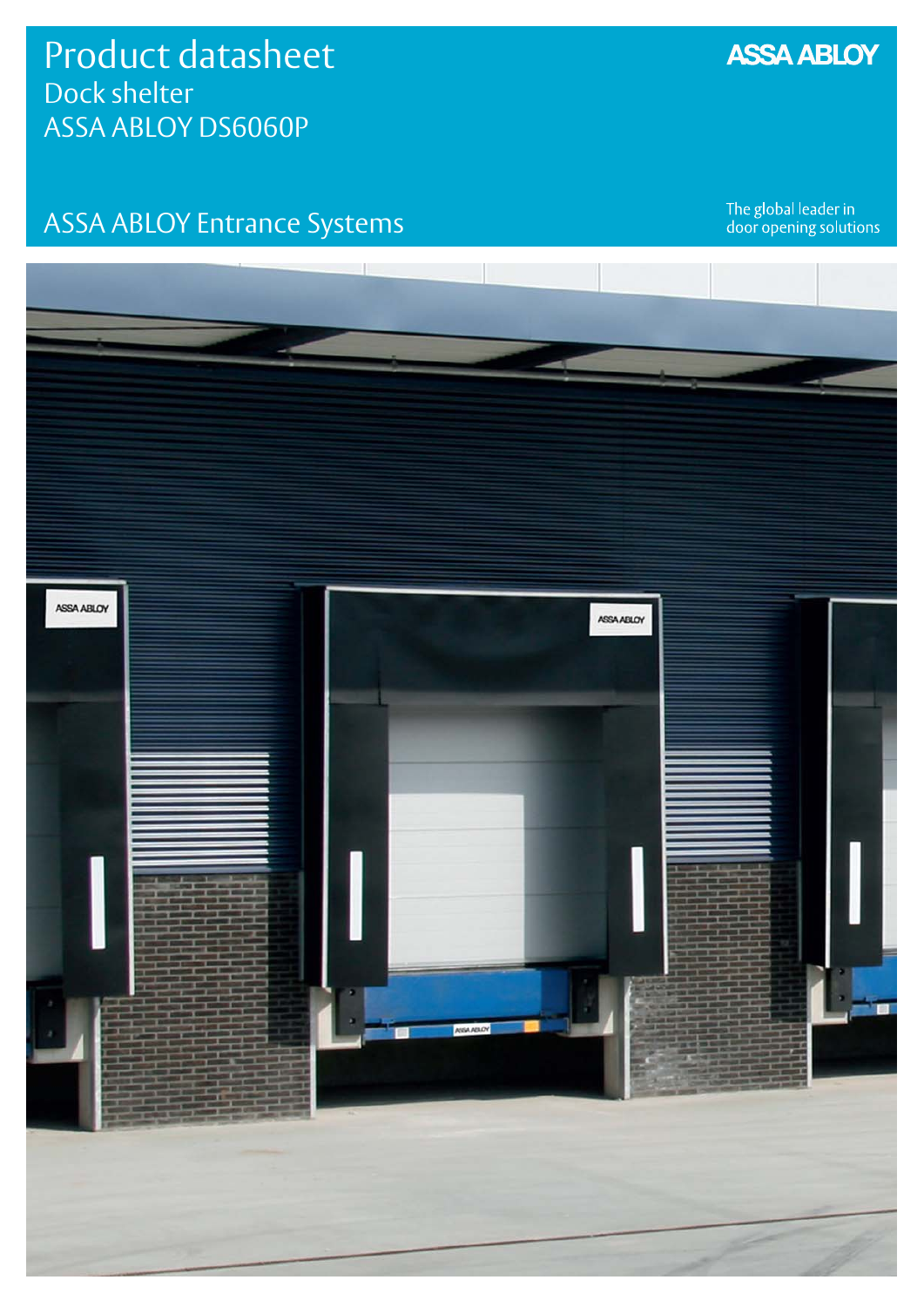

# <span id="page-1-1"></span><span id="page-1-0"></span>Copyright and Disclaimer Notice

Although the contents of this publication have been compiled with the greatest possible care, ASSA ABLOY Entrance Systems cannot accept liability for any damage that might arise from errors or omissions in this publication. We also reserve the right to make appropriate technical modifications/replacements without prior notice.

No rights can be derived from the contents of this document.

Color guides: Color differences may occur due to different printing and publication methods.

No part of this publication may be copied or published by means of scanning, printing, photocopying, microfilm or any other process whatsoever without prior permission in writing by ASSA ABLOY Entrance Systems.

Copyright © ASSA ABLOY Entrance Systems AB 2006-2017.

All rights reserved.

ASSA ABLOY, Besam, Crawford, Albany and Megadoor as words and logo are trademarks belonging to the ASSA ABLOY Group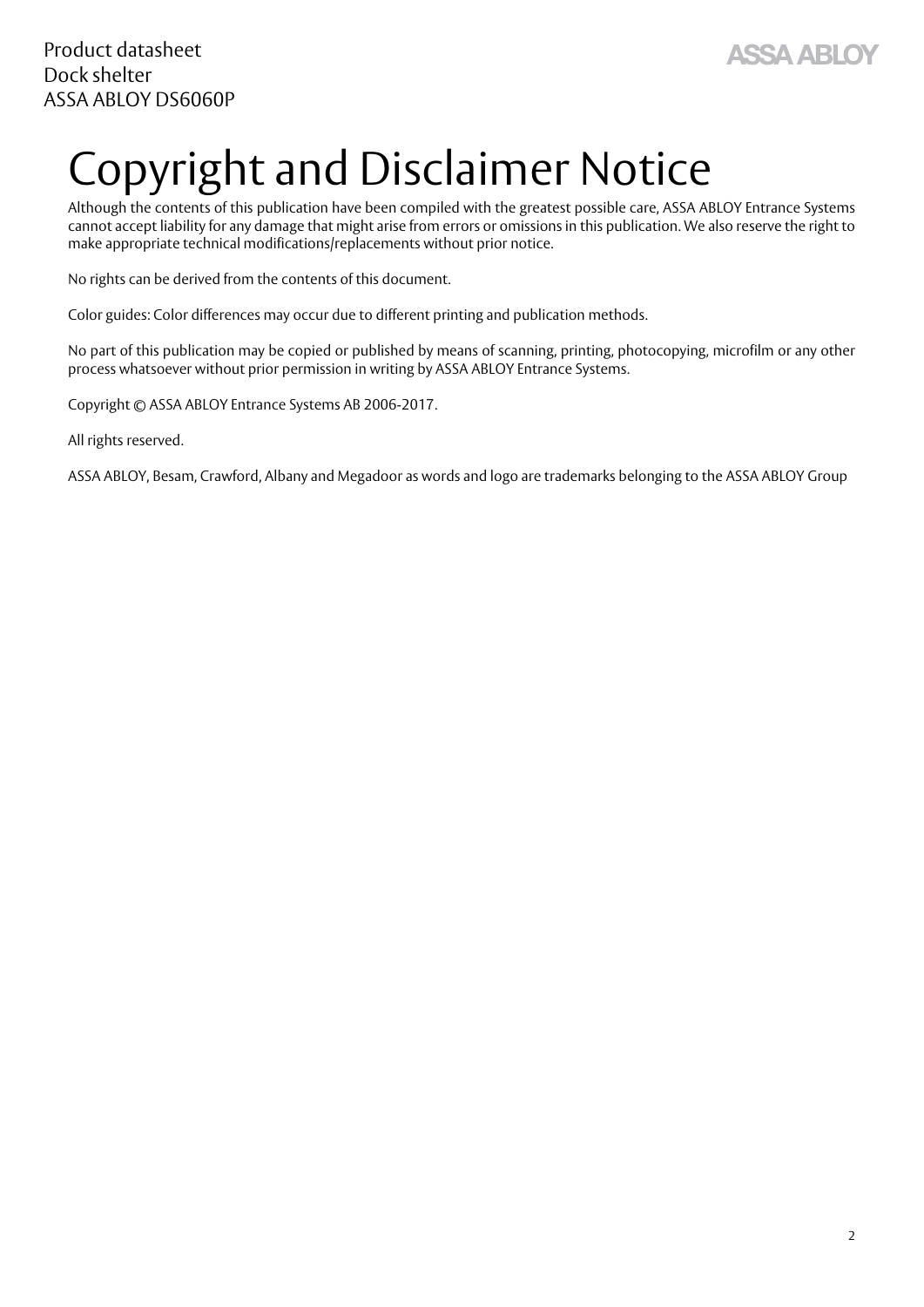# <span id="page-2-3"></span><span id="page-2-0"></span>Technical facts

#### <span id="page-2-1"></span>Features

<span id="page-2-4"></span><span id="page-2-2"></span>

| Sizes - nominal height               | 3200, 3400, 3600, 3800, 4000, 4200, 4400, 4600 mm                      |
|--------------------------------------|------------------------------------------------------------------------|
| Sizes - nominal width                | 3200, 3250, 3400, 3450, 3500 mm                                        |
| Sizes - top curtain                  | 1000, 1200, 1500 mm                                                    |
| Sizes - side curtain                 | 600,700 mm                                                             |
| Sizes - nominal depth                | 600 mm, 900 mm                                                         |
| Curtain colour                       | <b>Black</b>                                                           |
| Parking guides                       | White                                                                  |
| Wall fixings                         | Concrete, sandwich, light concrete, loadhouse, cavity, insulated panel |
| Performance                          |                                                                        |
| Top and side curtain<br>material:    | double layer high quality polyester<br>coating on both sides           |
| Front and rear frame                 | extruded aluminium profiles                                            |
| <b>Top and side curtains</b>         |                                                                        |
| Double layer high quality polyester: |                                                                        |
| Thickness:                           | $3.0 \text{ mm}$                                                       |
| Coating:                             | Front and back                                                         |
| Weight:                              | Approx. 3400g/m <sup>2</sup>                                           |
| Flammability:                        | <b>DIN 75200</b>                                                       |
| Tensile strength:                    | <b>DIN 53354</b><br>Longitudal: 7000N/5cm<br>Transverse: 5000N/5cm     |
| Tear elongation:                     | <b>DIN 53363</b><br>Longitudal: 750 N<br>Transverse: 900 N             |
|                                      |                                                                        |
| One layer high quality polyester:    |                                                                        |
| Thickness:                           | $0.5$ mm                                                               |
| Coating:                             | Front and back                                                         |
| Total weight:                        | Approx. 680 g/m <sup>2</sup>                                           |
| Flammability:                        | <b>DIN 75200</b>                                                       |
| Tensile strength:                    | <b>DIN 53354</b><br>Longitudal: 2700N/5cm<br>Transverse: 2300N/5cm     |
| Tear elongation:                     | <b>DIN 53363</b><br>Longitudal: 300 N<br>Transverse: 250 N             |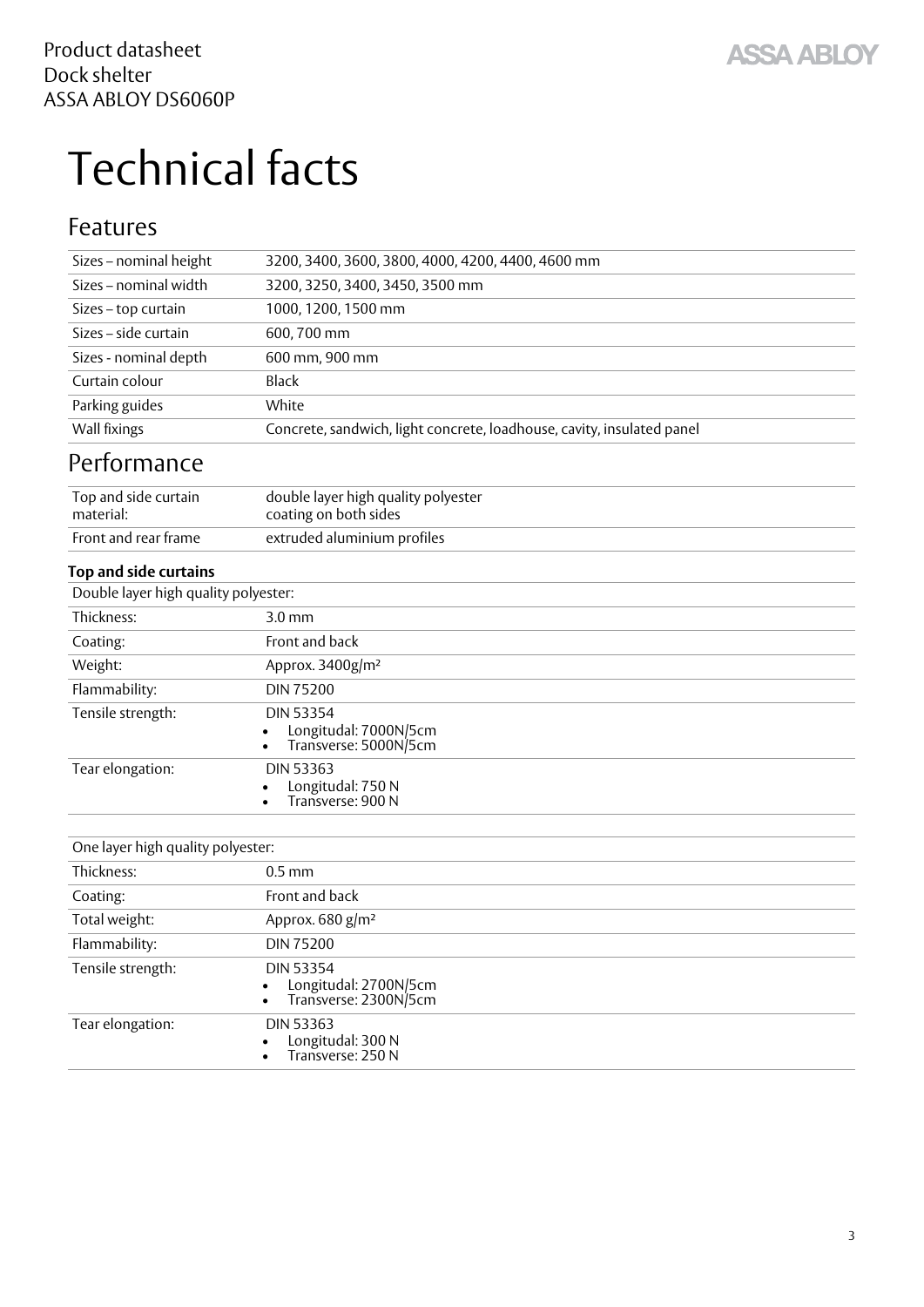

## <span id="page-3-0"></span>Contents

| 1. |                                                |  |
|----|------------------------------------------------|--|
|    | 1.1<br>1.2<br>1.3<br>1.4<br>1.5<br>1.6         |  |
| 2. |                                                |  |
|    | 2.1<br>2.2<br>2.3<br>2.4<br>2.5                |  |
| 3. |                                                |  |
|    | 3.1<br>3.2                                     |  |
| 4. |                                                |  |
| 5. |                                                |  |
|    | 5.1<br>5.1.1<br>5.2<br>5.2.1<br>5.2.2<br>5.2.3 |  |
| 6. |                                                |  |
|    |                                                |  |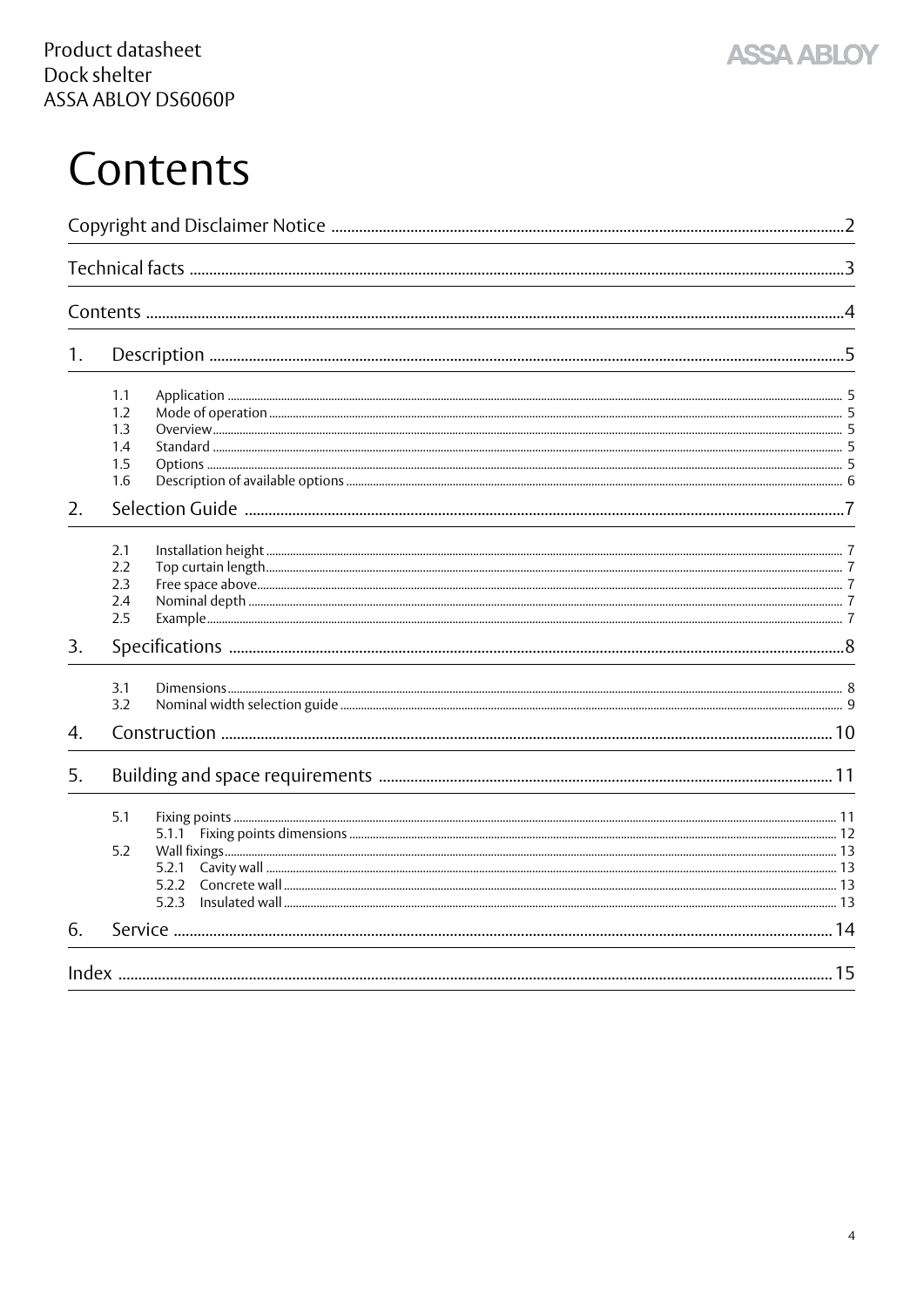# <span id="page-4-7"></span><span id="page-4-0"></span>1. Description

## <span id="page-4-6"></span><span id="page-4-1"></span>1.1 Application

The ASSA ABLOY DS6060P curtain dock shelter parallel is the standard solution for energy saving oriented operators. The vehicle reverses into the dock shelter which seals it off with flexible side and top curtains, giving weather protection during the loading and unloading process. The result is an improved working environment and goods protection. The curtain material has a very high wear and tear resistance. The ASSA ABLOY curtain dock shelter programme comprises a number of models, meeting all customer demands and suitable for a wide range of vehicle sizes.

## <span id="page-4-8"></span><span id="page-4-2"></span>1.2 Mode of operation

The ASSA ABLOY DS6060P curtain dock shelter parallel comprises a front and rear extruded aluminium section frame connected by parallel bracing arms. Should the vehicle be parked inaccurately, both sides of the shelter will spring back automatically reducing damage to both the vehicle and the dock shelter to the bare minimum. The self-adjusting roof frame rises automatically independent of the side frames, in case of very high vehicles.

This construction also allows the dock shelter to be installed a short distance above external ground level. The ASSA ABLOY DS6060P curtain dock shelter parallel is available in a wide range of dimensions to meet the customer's individual demand.

#### <span id="page-4-3"></span>1.3 Overview

<span id="page-4-10"></span>

- 1) White parking guides
- 2) Bracing arms
- 3) Side curtains
- 4) Extruded aluminium section
- 5) Self-adjusting roof frame
- 6) Split top curtain

## <span id="page-4-11"></span><span id="page-4-4"></span>1.4 Standard

| Nominal height                                         | 3200, 3400, 3600, 3800, 4000, 4200,<br>4400, 4600 mm |
|--------------------------------------------------------|------------------------------------------------------|
| Nominal width                                          | 3200, 3250, 3400, 3450, 3500 mm*                     |
| Side curtain                                           | 600, 700 mm                                          |
| Top curtain                                            | $1000 \text{ mm}$                                    |
| Nominal depth                                          | $600 \,\mathrm{mm}$                                  |
| Curtain color and<br>material                          | Black PVC fabric                                     |
| Parking guides<br>*Consult chapter 3.2 Selection guide | white                                                |

## <span id="page-4-9"></span><span id="page-4-5"></span>1.5 Options

| Nominal depth  | 900 mm                                                                                                                   |
|----------------|--------------------------------------------------------------------------------------------------------------------------|
| Top part       | rain channel                                                                                                             |
| Top curtain    | 1000 mm splitted<br>1200 mm standard<br>1200 mm splitted<br>1500 mm standard<br>1500 mm splitted<br>digit on top curtain |
| Side curtain   | reinforced rubber flaps placed left and<br>right in lower corners behind the front<br>curtain.<br>notching on both sides |
| Parking guides | yellow                                                                                                                   |
| Wall fixings   | Concrete, sandwich, light concrete,<br>loadhouse, cavity, insulated panel                                                |
| Corner seals   | triangle or round cushions in lower<br>corners of the dock shelter.                                                      |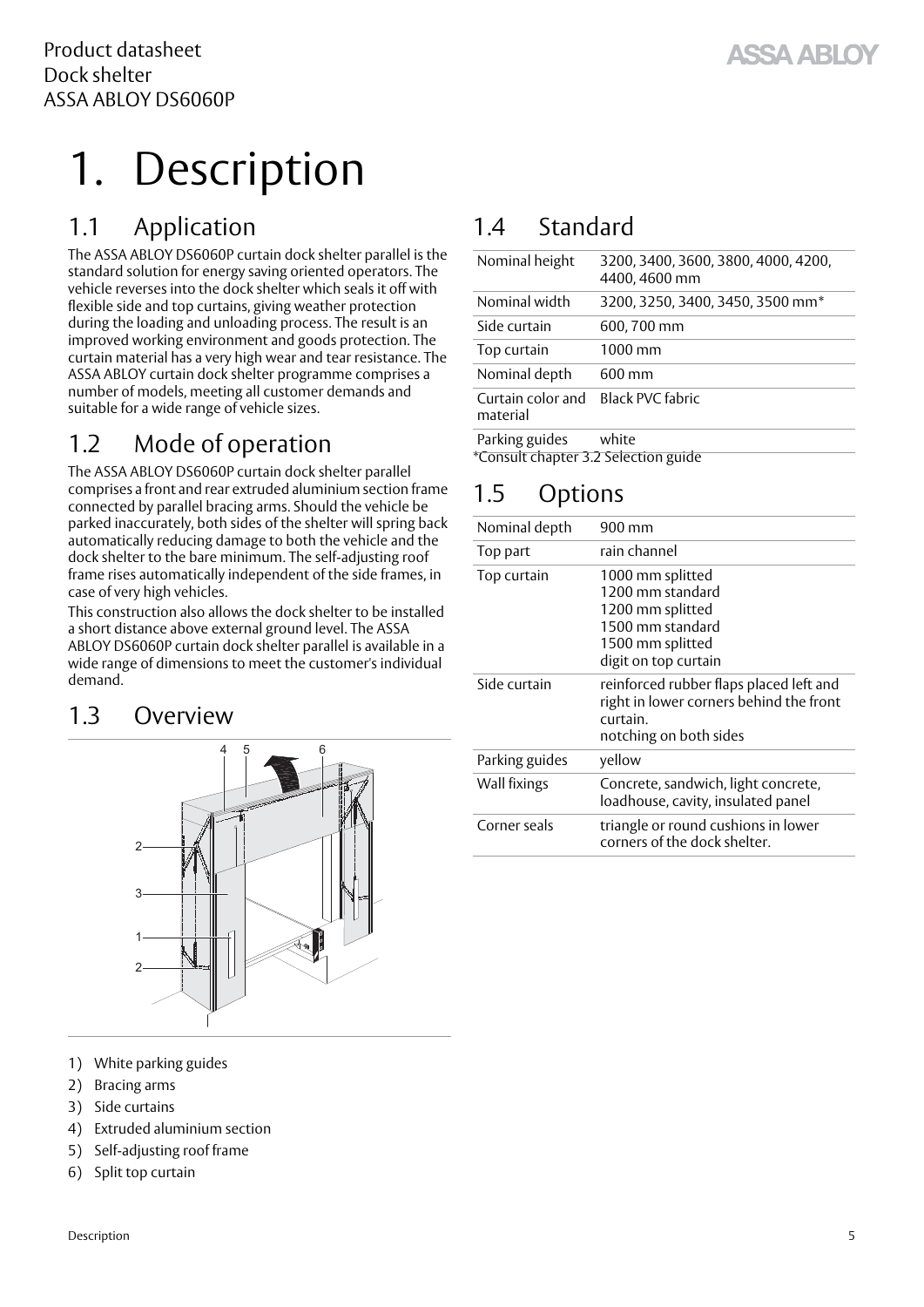SSA ARIO

## <span id="page-5-1"></span><span id="page-5-0"></span>1.6 Description of available options

Standard options for improved working conditions and less draught into the building.

#### **A Rain Channel**

The unique channel is integrated in the middle of the roof part.

• Controlled water drainage

The water is led out left and right, not into the loading area

#### **B Splitted top curtain**

4 slits with double overlapping layer of PVC curtain material in the main wear area.

• Flexible coverage of rear top corners of docked vehicle for best sealing

Less draught into the building

#### **C Digit on top curtain**

300 mm high letters or numbers printed in the middle of the top curtain.

Individual customised marking of loading bays

#### **D Reinforced rubber flaps**

Robust rubber flap placed left and right in lower corners behind the front curtain

- Increased pressure on the docked vehicle body for best sealing
- Improved stability for the complete dock shelter in windy area

Less draught into the building

#### **E Corner seals**

Triangle or round cushions covered with PVC curtain material in lower corners of the dock shelter.

Minimization of draught from below during loading and unloading

#### **F Notching on both sides**

From factory a square of the lower corner front curtain is cut out.

• Avoid damaged front curtains due to the collision between vehicle and buffer.

Recommended in combination with min. 140 mm deep buffers, like RB, EBH, EBF or steel spring buffer.

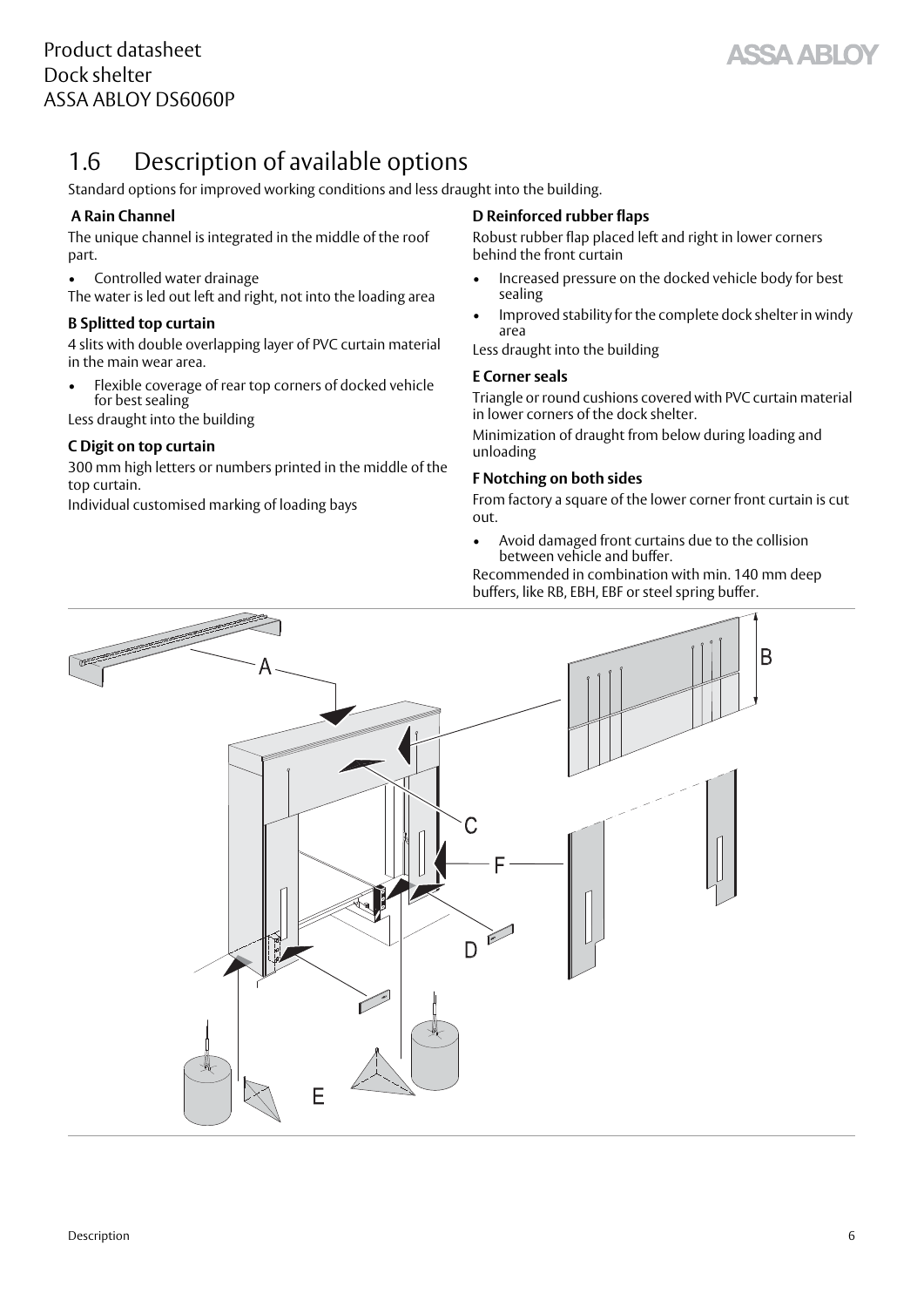# <span id="page-6-10"></span><span id="page-6-0"></span>2. Selection Guide



### <span id="page-6-8"></span><span id="page-6-1"></span>2.1 Installation height

The installation height [MH] should be minimum 250 mm above the truck [H] to secure that the pressure is not too big on the complete top part of the shelter and in order to avoid damages or bad functionality.

## <span id="page-6-11"></span><span id="page-6-2"></span>2.2 Top curtain length

The length of the top curtain [OP] should be minimum 200 mm overlapping the truck in order to secure a good sealing effect.

#### <span id="page-6-7"></span><span id="page-6-3"></span>2.3 Free space above

The minimum free space above the shelter [A] must not be less than NT/2 - 200.

### <span id="page-6-9"></span><span id="page-6-4"></span>2.4 Nominal depth

The nominal depth [NT] depends on the slope in front of the building  $\alpha$  and the height of the truck [H]. To make sure that the truck is sealed completely NT should be bigger than  $\alpha^*$  H.



## <span id="page-6-6"></span><span id="page-6-5"></span>2.5 Example

 $MH = 4500$ mm  $OP = 1000$ mm  $Hmax = MH - 250$ mm  $Hmin = MH - OP + 200$ mm  $\alpha$  = 16% (  $\sim$  9 $^{\circ}$ ) Hmax = 4500mm – 250mm = 4250mm NT1 =  $\alpha$  \* Hmax = 0,16 \* 4250 = 680 ->NT 900  $A1min = 900/2 - 200 = 250$ mm Hmin = 4500mm – 1000mm + 200mm = 3700mm NT2 =  $\alpha$  \* Hmin = 0,16 \* 3700 = 592–> NT 600  $A2min = 600/2 - 200 = 100$ mm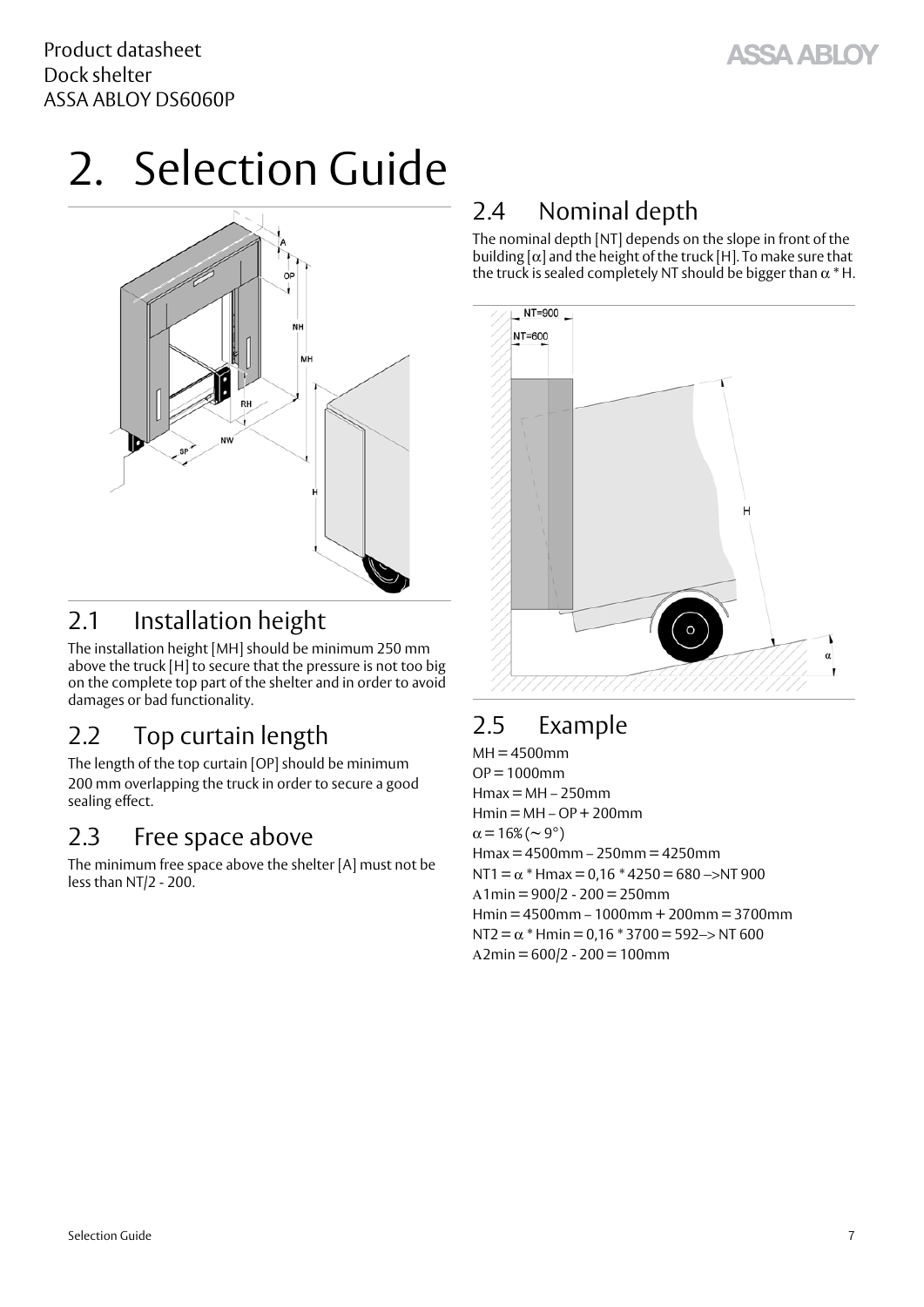# <span id="page-7-3"></span><span id="page-7-0"></span>3. Specifications

## <span id="page-7-1"></span>3.1 Dimensions

<span id="page-7-2"></span>

| Abb.      | <b>Dimension</b>      | Value (mm)                                        |
|-----------|-----------------------|---------------------------------------------------|
| NB        | Nominal width         | 3200, 3250, 3400, 3450, 3500 mm                   |
| <b>NH</b> | Nominal height        | 3200, 3400, 3600, 3800, 4000, 4200, 4400, 4600 mm |
| OP        | Length of top curtain | 1000, 1200, 1500 mm                               |
| SP        | Width of side curtain | 600, 700 mm                                       |
| MH        | Installation height   | 4500 (recommended)                                |
| <b>NT</b> | Nominal depth         | 600 mm, 900 mm                                    |
| <b>RH</b> | Ramp height           |                                                   |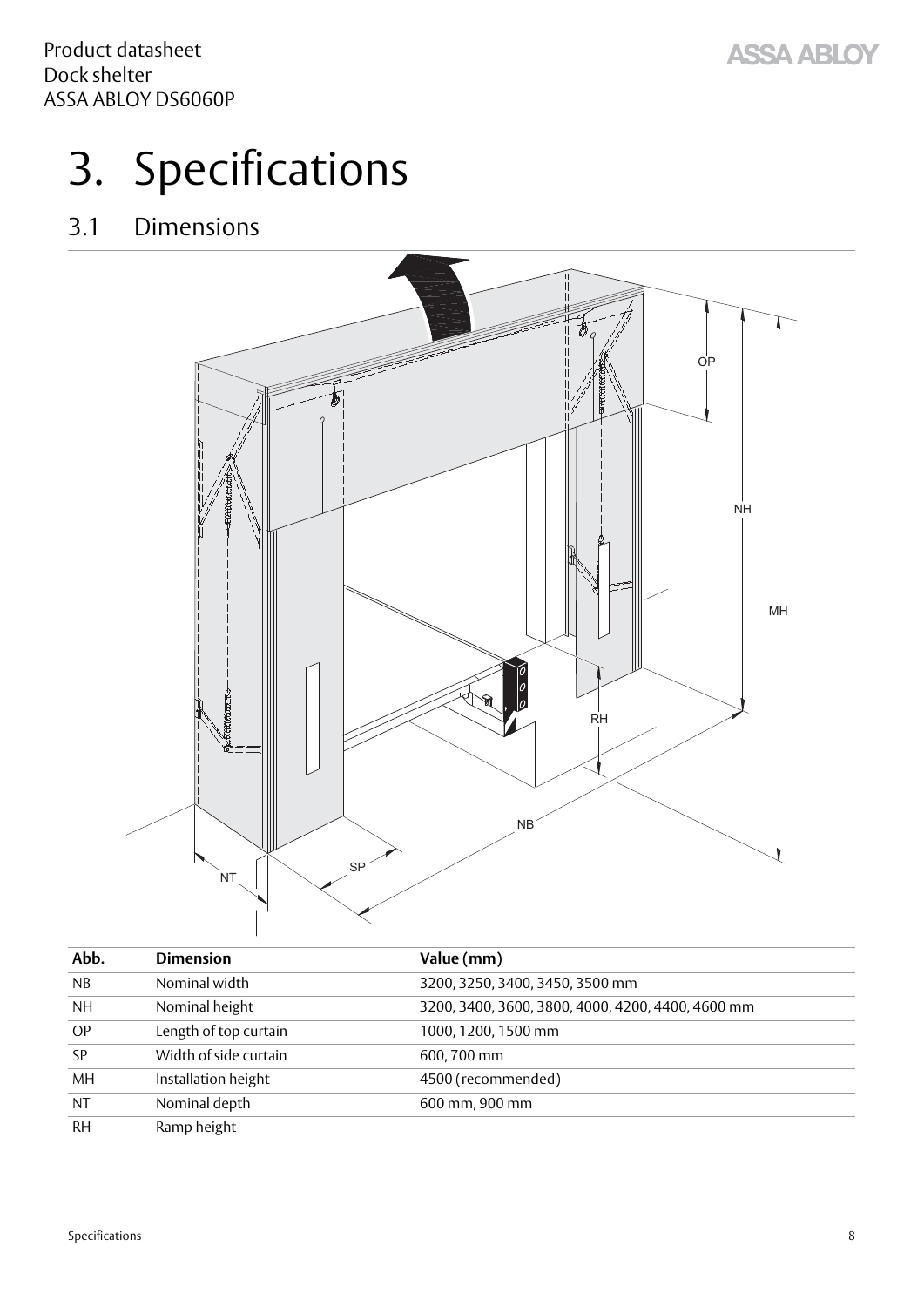

## <span id="page-8-1"></span><span id="page-8-0"></span>3.2 Nominal width selection guide

| <b>NB</b>                 | Wall | LH S 3300 | LH S 3500 | LH M 3300 | LH M 3500 | LH 3600 |
|---------------------------|------|-----------|-----------|-----------|-----------|---------|
| 3200 mm                   |      |           |           |           |           |         |
| 3250 mm                   |      |           |           |           |           |         |
| 3400 mm                   | П    |           |           |           |           |         |
| 3450 mm                   |      |           |           |           |           |         |
| 3500 mm                   |      |           |           |           |           |         |
| $\blacksquare$ = standard |      |           |           |           |           |         |

 $\square$  = special

LH S = Load house single installation

LH M = Load house multi installation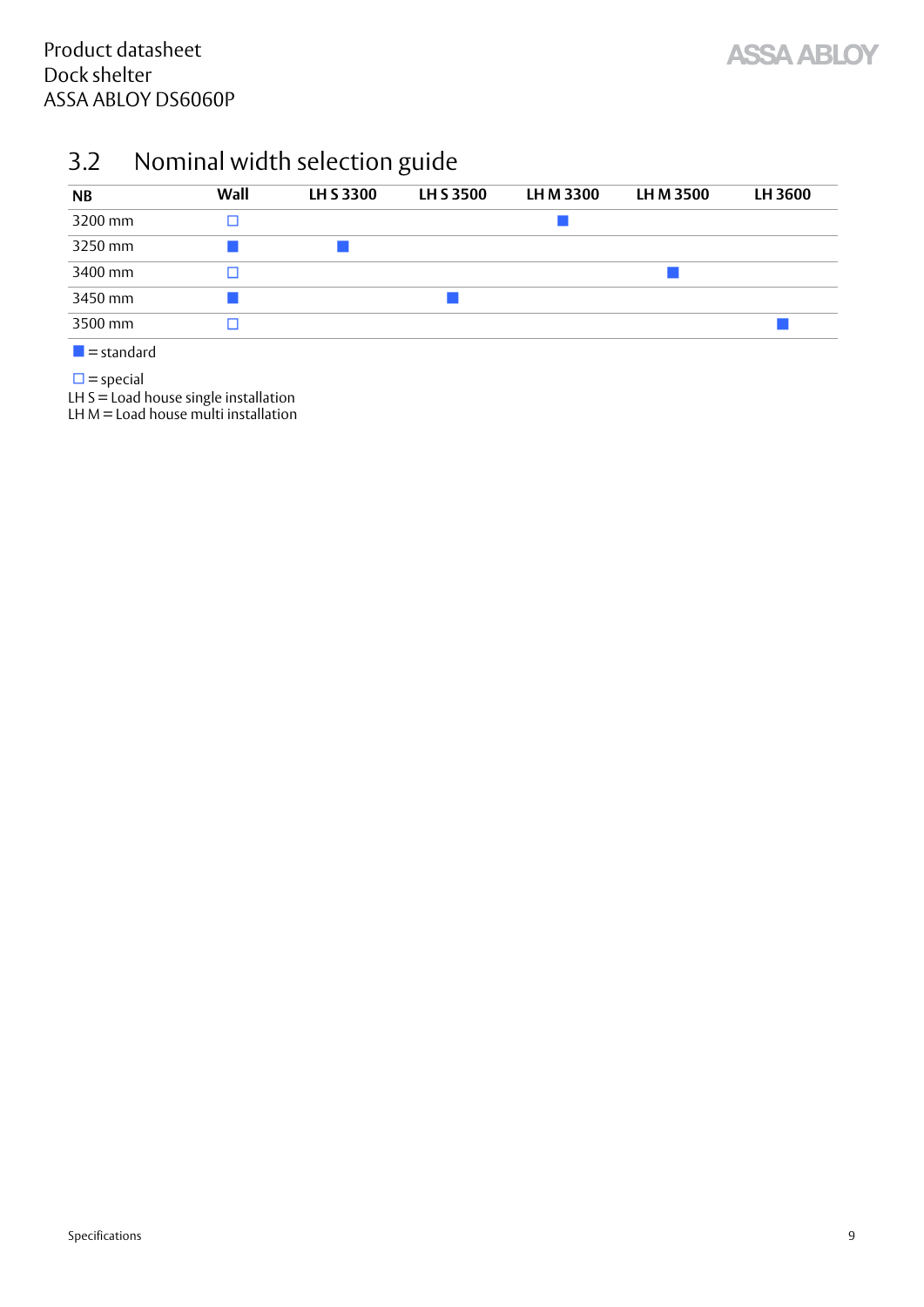## <span id="page-9-1"></span><span id="page-9-0"></span>4. Construction



- OK Yard level
- DH Door height
- OP Top curtain
- NH Nominal height
- MH Installation height
- RH Dock height
- DW Door width
- SP Side curtain
- NW Nominal width
- NT Nominal depth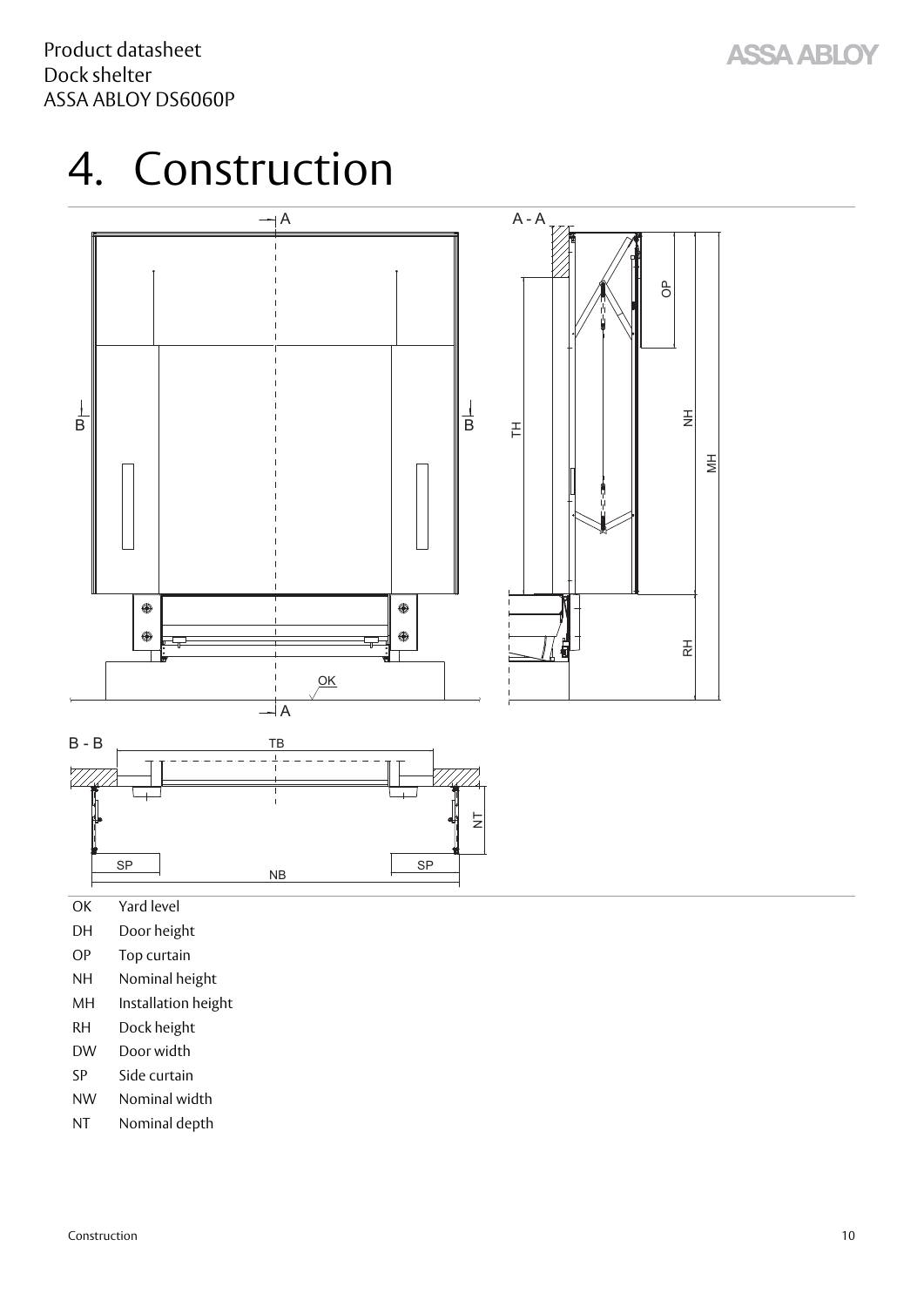## <span id="page-10-2"></span><span id="page-10-0"></span>5. Building and space requirements

### <span id="page-10-3"></span><span id="page-10-1"></span>5.1 Fixing points



- OK Yard level
- DH Door height
- NH Nominal height
- MH Installation height
- RH Dock height
- DW Door width
- NT Nominal depth
- NW Nominal width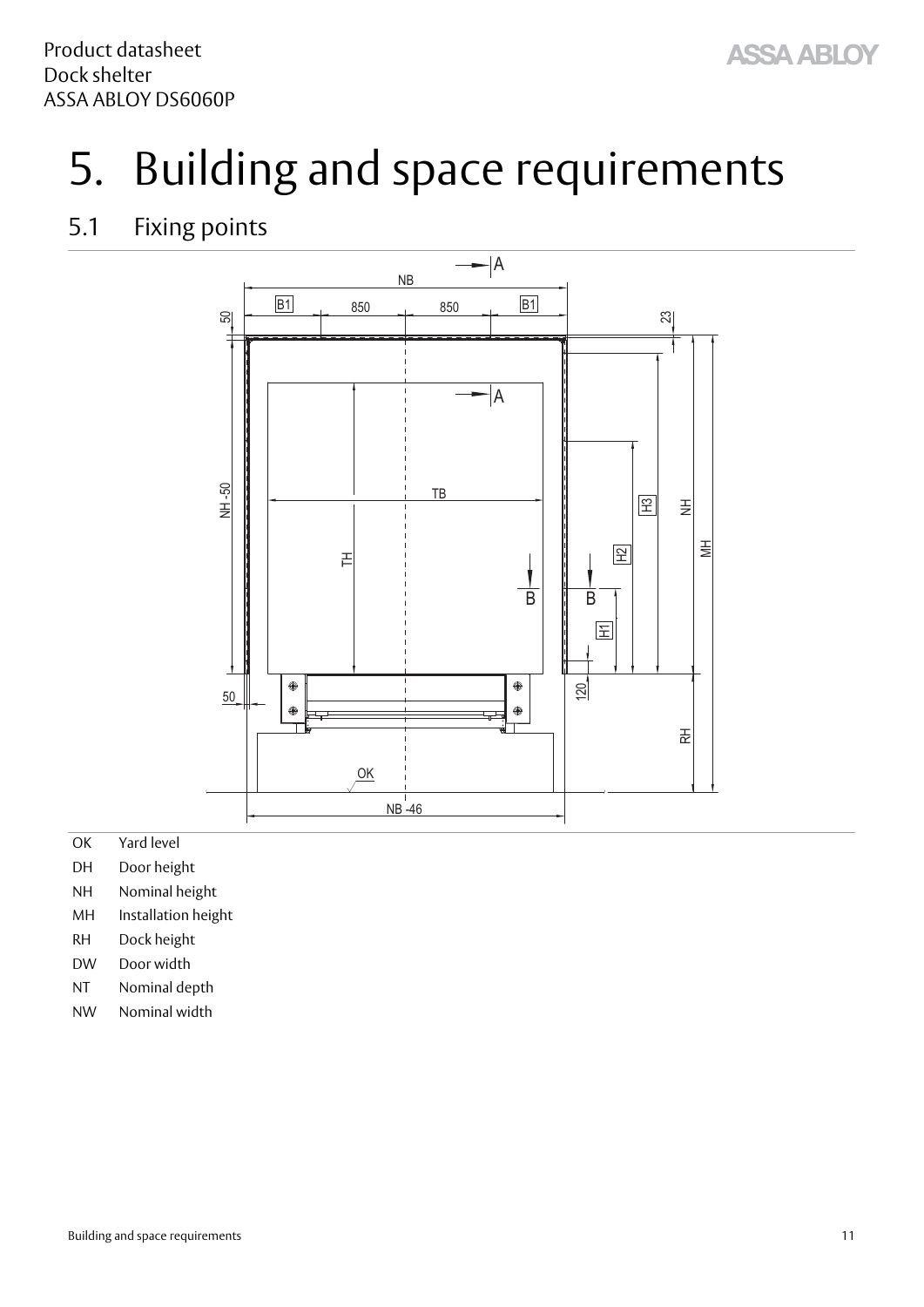#### <span id="page-11-1"></span><span id="page-11-0"></span>5.1.1 Fixing points dimensions

| NB   | <b>NH</b> | <b>B1</b> | H1  | H <sub>2</sub> / NT 600 | H <sub>2</sub> / NT 900 | H <sub>3</sub> |
|------|-----------|-----------|-----|-------------------------|-------------------------|----------------|
| 3200 | 3200      | 750       | 805 | 2200                    | 1680                    | 3030           |
|      | 3400      | 750       | 805 | 2400                    | 1880                    | 3230           |
|      | 3600      | 750       | 805 | 2600                    | 2080                    | 3430           |
|      | 3800      | 750       | 805 | 2800                    | 2280                    | 3630           |
|      | 4000      | 750       | 805 | 3000                    | 2480                    | 3830           |
|      | 4200      | 750       | 805 | 3200                    | 2680                    | 4030           |
|      | 4400      | 750       | 805 | 3400                    | 2880                    | 4230           |
|      | 4600      | 750       | 805 | 3600                    | 3080                    | 4430           |
| 3250 | 3200      | 775       | 805 | 2200                    | 1680                    | 3030           |
|      | 3400      | 775       | 805 | 2400                    | 1880                    | 3230           |
|      | 3600      | 775       | 805 | 2600                    | 2080                    | 3430           |
|      | 3800      | 775       | 805 | 2800                    | 2280                    | 3630           |
|      | 4000      | 775       | 805 | 3000                    | 2480                    | 3830           |
|      | 4200      | 775       | 805 | 3200                    | 2680                    | 4030           |
|      | 4400      | 775       | 805 | 3400                    | 2880                    | 4230           |
|      | 4600      | 775       | 805 | 3600                    | 3080                    | 4430           |
| 3400 | 3200      | 850       | 805 | 2200                    | 1680                    | 3030           |
|      | 3400      | 850       | 805 | 2400                    | 1880                    | 3230           |
|      | 3600      | 850       | 805 | 2600                    | 2080                    | 3430           |
|      | 3800      | 850       | 805 | 2800                    | 2280                    | 3630           |
|      | 4000      | 850       | 805 | 3000                    | 2480                    | 3830           |
|      | 4200      | 850       | 805 | 3200                    | 2680                    | 4030           |
|      | 4400      | 850       | 805 | 3400                    | 2880                    | 4230           |
|      | 4600      | 850       | 805 | 3600                    | 3080                    | 4430           |
| 3450 | 3200      | 875       | 805 | 2200                    | 1680                    | 3030           |
|      | 3400      | 875       | 805 | 2400                    | 1880                    | 3230           |
|      | 3600      | 875       | 805 | 2600                    | 2080                    | 3430           |
|      | 3800      | 875       | 805 | 2800                    | 2280                    | 3630           |
|      | 4000      | 875       | 805 | 3000                    | 2480                    | 3830           |
|      | 4200      | 875       | 805 | 3200                    | 2680                    | 4030           |
|      | 4400      | 875       | 805 | 3400                    | 2880                    | 4230           |
|      | 4600      | 875       | 805 | 3600                    | 3080                    | 4430           |
| 3500 | 3200      | 900       | 805 | 2200                    | 1680                    | 3030           |
|      | 3400      | 900       | 805 | 2400                    | 1880                    | 3230           |
|      | 3600      | 900       | 805 | 2600                    | 2080                    | 3430           |
|      | 3800      | 900       | 805 | 2800                    | 2280                    | 3630           |
|      | 4000      | 900       | 805 | 3000                    | 2480                    | 3830           |
|      | 4200      | 900       | 805 | 3200                    | 2680                    | 4030           |
|      | 4400      | 900       | 805 | 3400                    | 2880                    | 4230           |
|      | 4600      | 900       | 805 | 3600                    | 3080                    | 4430           |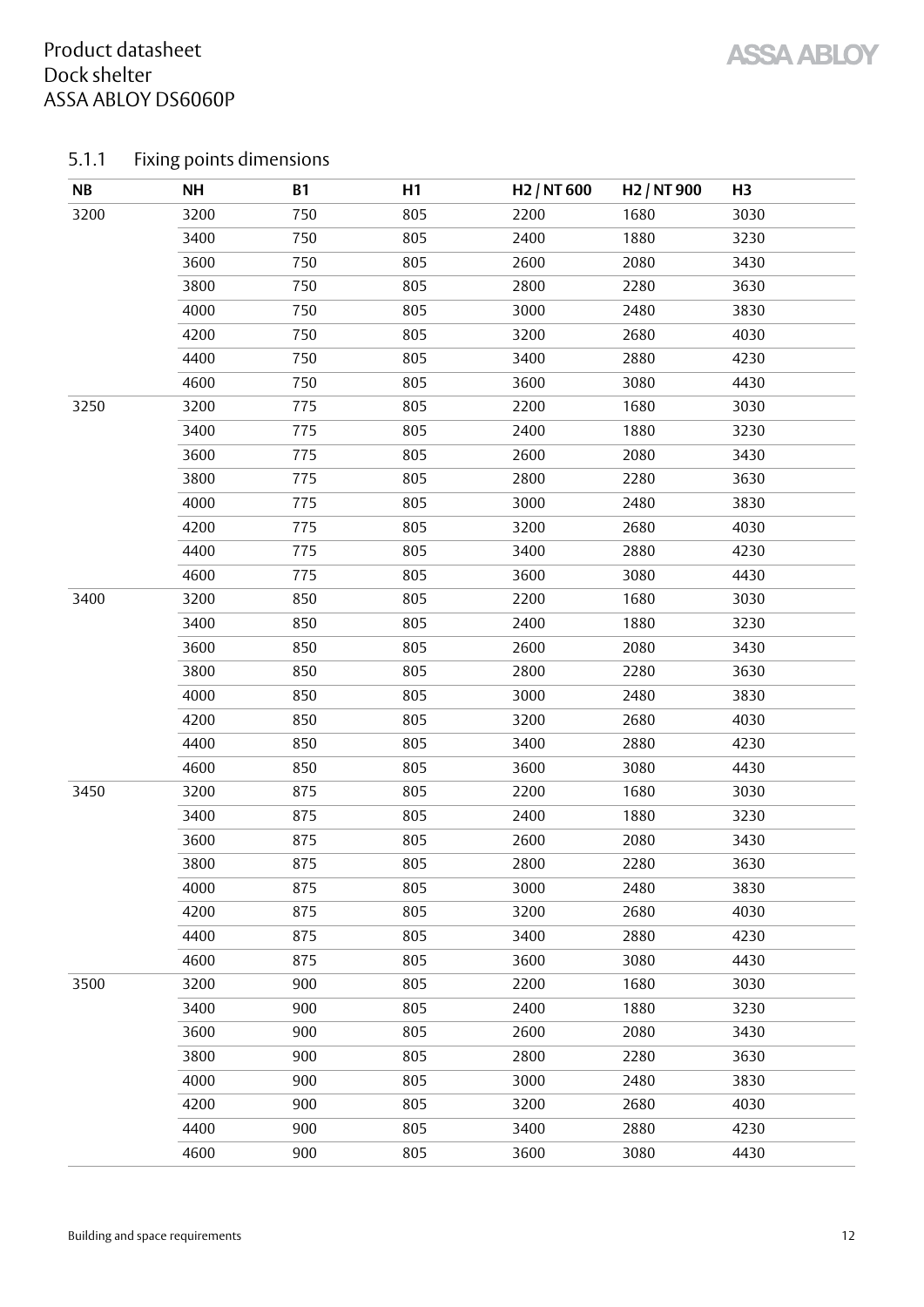- <span id="page-12-7"></span><span id="page-12-0"></span>5.2 Wall fixings
- <span id="page-12-4"></span><span id="page-12-1"></span>5.2.1 Cavity wall



<span id="page-12-5"></span><span id="page-12-2"></span>







<span id="page-12-6"></span><span id="page-12-3"></span>5.2.3 Insulated wall



- 1) Self-tapping screw
- 2) Door mounting frame rectangular tube 80x40x2
- 3) Sheet metal 3 mm thick
- 4) Roof cover
- 5) Extruded aluminium section rear frame
- 6) Expansion bolt
- 7) Mounting frame for dock shelter, 120x40x15x3
- 8) Threaded bolt with nut, washer and spacer tube
- 2, 3 and 7 are not included in the installation price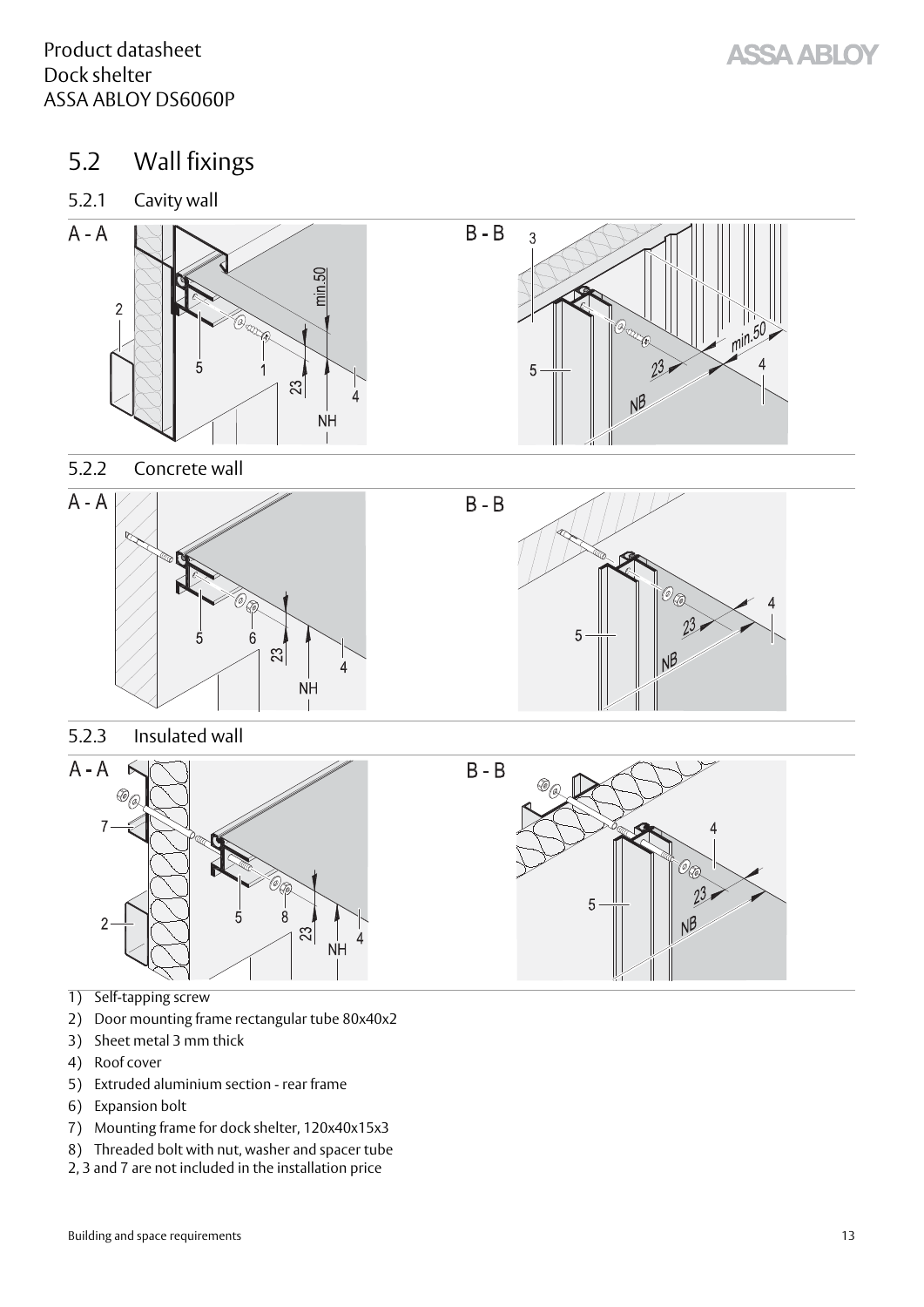## <span id="page-13-1"></span><span id="page-13-0"></span>6. Service

#### **Preventive Maintenance Program and Modernization Services**

As your entrances are part of your business flow, there's every reason to keep them working well. ASSA ABLOY Entrance Systems offers you a maintenance and modernization expertise to rely on. Our Maintenance Programs and Modernization Services are backed by a extensive expertise for all types of industrial door and docking systems, independent of brand. At your disposal is a team of dedicated expert technicians, proven through decades of maintenance, service and satisfied customers.

#### **Preventive Maintenance Programs**

Minimizing lost time, lost energy and unexpected hassle is our team's constant objective. Our service organization can support you 24/7 in maintaining all industrial door and docking systems, independent of brand. If you want to be one step ahead of break-downs, explore our portfolio of Pro-Active Care plans. Naturally, we also offer entrance upgrades to suit your specific wishes and business needs.

#### **Pro-Active Care - Maintenance plans to fit your business**

Regular maintenance can extend the lifetime of your equipment and help prevent unexpected problems. Our technician arrives on-site equipped with the knowledge and tools to service all automatic entrances, independent of brand.

#### **• Pro-Active Bronze**

The base on which all Pro-Active Plans are built provides the security of knowing that your equipment is regularly inspected and certified for safety, as well as performing optimally. It includes a number of planned on-site visits depending on your needs. Any unplanned service calls required during the term of the contract (including labor, travel and parts) are billed at special Pro-Active Care prices.

#### **• Pro-Active Silver**

This plan provides all the benefits of Pro-Active Bronze with the added advantage of labor and travel being included for service calls during regular business hours. The only additional charge would be for any parts that may be needed throughout the term of the contract.

#### **• Pro-Active Gold**

This plan provides the ultimate protection for your automatic entrance investment. It includes all the benefits of Pro-Active Silver, plus replacement of any parts required during an unplanned repair or planned maintenance visit. Pro-Active Gold is an excellent way to budget your automatic door expenses annually.

#### **• Pro-Active Tailor-Flex**

Our most flexible maintenance and service offering. The Pro-Active Care plan is designed by you, our customer. The plan allows you to balance your maintenance expenses against your real-world budget and presents the option to add or delete a number of maintenance elements to suit your budget goals, while meeting your overall performance and safety needs.

#### **Modernization**

Your entrances are a long-term investment, from which you always want the best. Products develop over time, so do regulations and your business. Let us help you increase energy savings and meet today's standards. We provide advice and modernization kits for outdated installations, ensuring your investment meet requirements and performs optimally for many more years to come.

| <b>Re-Active Service</b> |                      | Pro-Active Care      |                    |                                  |                                                                                                                           |
|--------------------------|----------------------|----------------------|--------------------|----------------------------------|---------------------------------------------------------------------------------------------------------------------------|
|                          | O                    | o                    | O                  | $\mathbf{o}$                     | Other customized requests such as<br>Response Time, Performance InfoPack and<br>Advanced User Training                    |
|                          | o                    | o                    |                    | o                                | Replacement of worn parts according to<br>preventive Consumable Exchange Program                                          |
|                          | O                    | o                    |                    | o                                | Replacement of spare parts on breakdowns                                                                                  |
|                          | o                    |                      |                    | o                                | Travel and labor for additional call-out<br>visits                                                                        |
|                          |                      |                      |                    | $\bullet$                        | Preventive maintenance visits 1-4 times<br>per year                                                                       |
|                          |                      |                      |                    | $\bullet$                        | Travel and labor for preventive<br>maintenance visits.                                                                    |
|                          |                      |                      |                    | $\bullet$                        | Response time and priority on call-outs<br>< 24h                                                                          |
|                          |                      |                      |                    | $\bullet$                        | Preventive planned maintenance<br>that meets the most demanding standards<br>in the market                                |
|                          |                      |                      |                    | $\bullet$                        | Safety and quality checks according<br>to applicable regulations and norms.<br>Documentation of test results provided     |
|                          |                      | r i                  | - 1                | $\bullet$                        | Documentation of equipment status,<br>assessment and service provided, all<br>generated on site                           |
|                          |                      |                      |                    | $\bullet$                        | Highly trained professional technicians<br>with extensive knowledge, state-of-the-art<br>tools and the right spare parts* |
|                          |                      |                      |                    | $\bullet$                        | Dedicated Professional Customer<br>Care Hotline                                                                           |
| Corrective SafetyCheck   | Pro-Active<br>Bronze | Pro-Active<br>Silver | Pro-Active<br>Gold | Pro-Active<br><b>Tailor Flex</b> | $=$ Included as standard                                                                                                  |
|                          |                      |                      |                    |                                  | $\mathbf{\Omega}$ = Available at special prices                                                                           |

*\* Well-stocked service vehicles with genuine and new spare parts*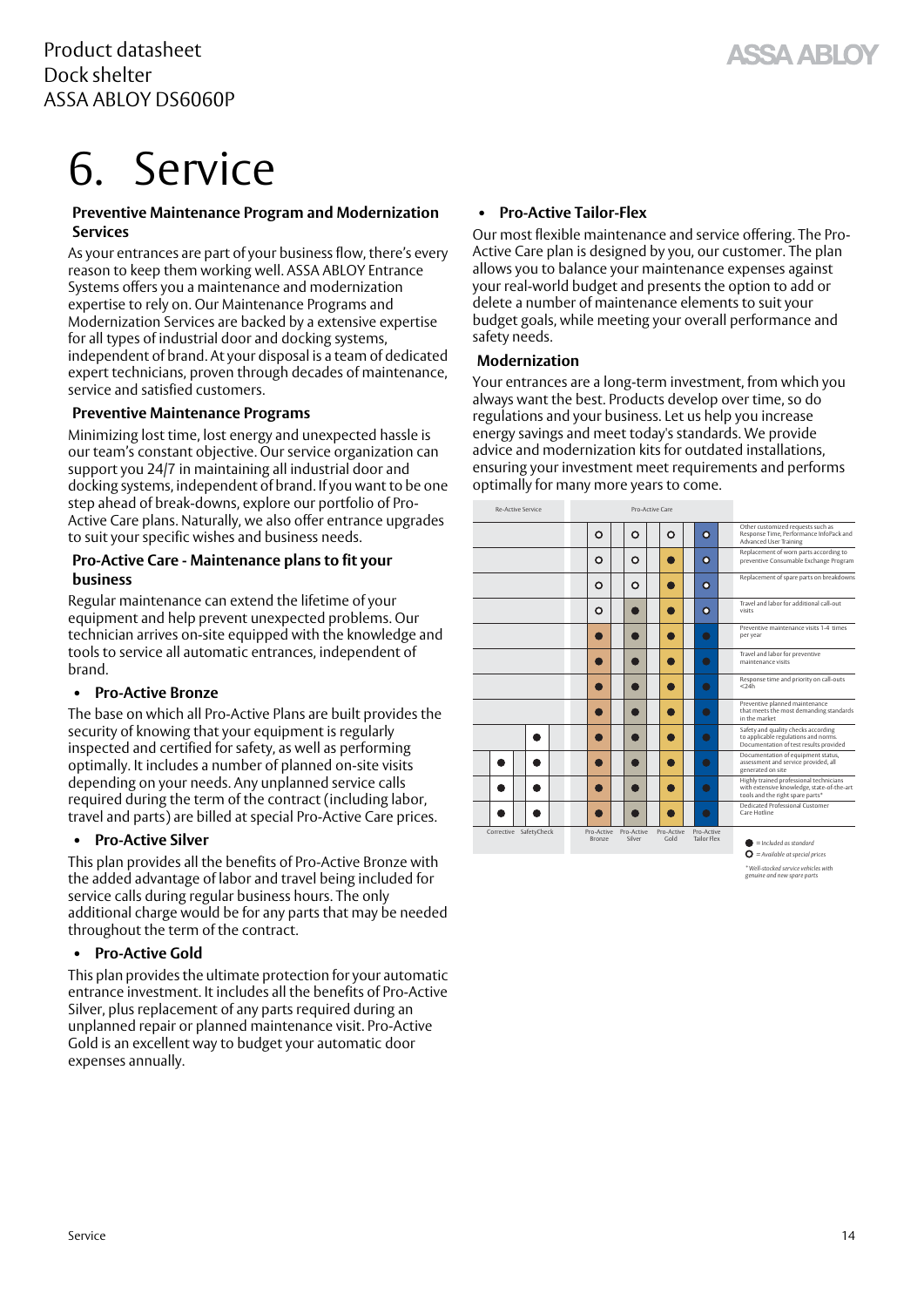# <span id="page-14-0"></span>Index

#### A

| B                                       |
|-----------------------------------------|
| Building and space requirements  11     |
| C                                       |
| Copyright and Disclaimer Notice 2       |
| D                                       |
| Description of available options 6<br>E |
|                                         |
| F                                       |
| Fixing points dimensions  12            |
| ı                                       |
| M                                       |
|                                         |
| N                                       |
| Nominal width selection guide 9         |
| ∩                                       |
| P                                       |
|                                         |

## S

| T                       |
|-------------------------|
|                         |
| Top and side curtains 3 |
|                         |
| W                       |

Wall fixings [.............................................. 13](#page-12-7)